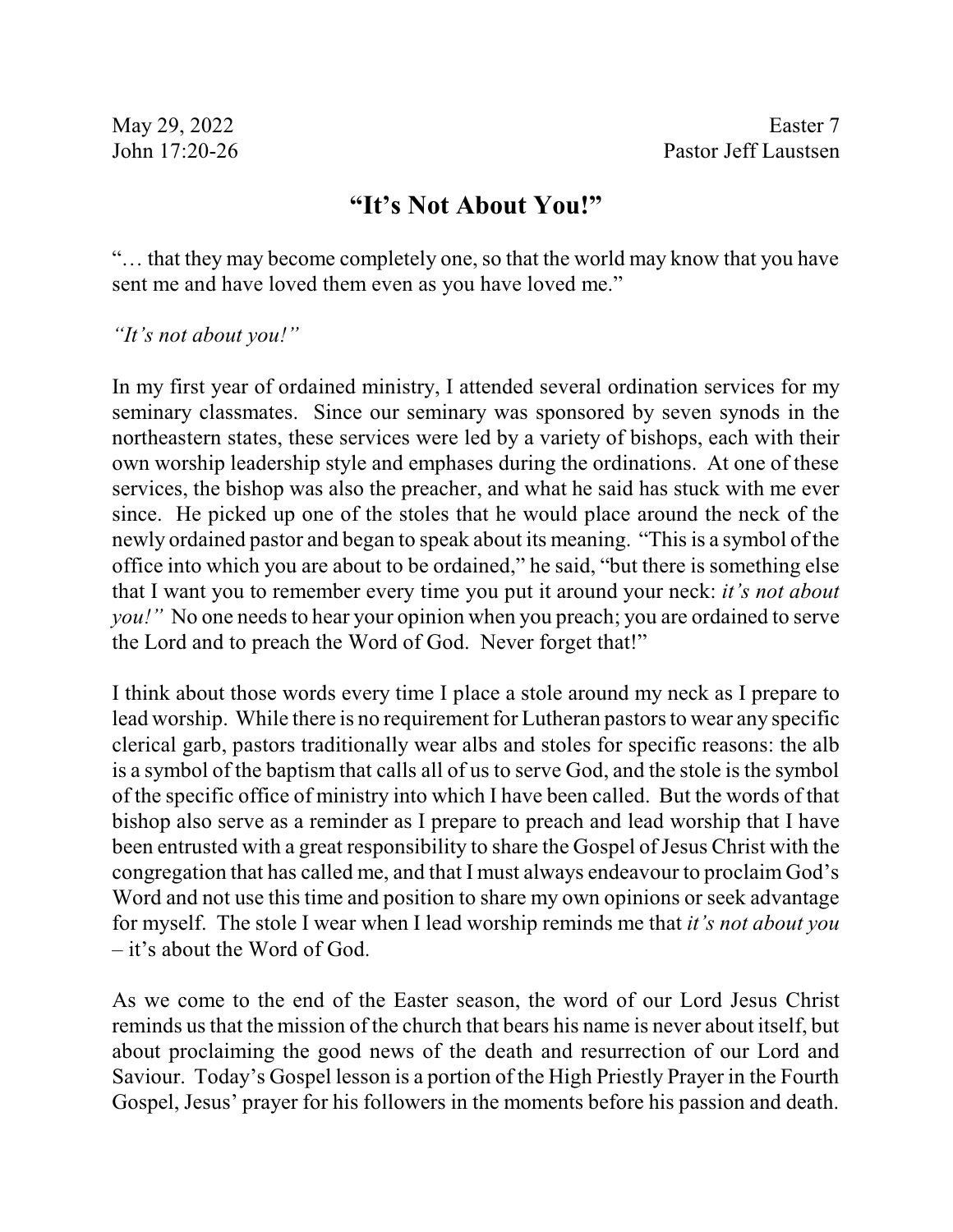He begins his prayer by praying that God will *"glorify me in your own presence with the glory that I had in your presence before the world existed"* (John 17:5), "glory" being the word used by John to identify Jesus' death and resurrection. Jesus then turns his attention to his disciples, praying *"on their behalf; I am not asking on behalf of the world, but on behalf of those whom you gave me, because they are yours."* (17:9). This is an *intercessory prayer,* like our prayers in Sunday worship where we pray for *"the whole people of God in Christ Jesus and for all people according to their needs."* Jesus is not praying for himself but praying for those he has called and who will now be commissioned as apostles, sent out to be witnesses to Christ *"in Jerusalem, in all Judea and Samaria, and to the ends of the earth"* (Acts 1:8). Jesus prays that God will *"sanctify them in the truth; your word is truth"* and that *"as you have sent me into the world, so I have sent them into the world. And for their sakes I sanctify myself, so that they may also be sanctified in truth."* (17:17-19).

In the final portion of the prayer, Jesus expands the circle for whom he prays to include those who will come to believe through the work of his disciples: *"I ask not only on behalf of these, but also on behalf of those who will believe in me through their word*" (17:20). Jesus turns his attention to the world and expresses his desire that the world will come to share in the knowledge of God that marks the life of the faith community. While in other parts of John's Gospel the "world" (*kosmos*) is seen as actively hating the faith community (*"If the world hates you, be aware that it hated me before it hated you."* – 15:18), here it is those outside of the faith community who are open to receiving the disciples' witness. Jesus prays that those who come to believe in him will share in the same communal identity as those who brought them to faith, *"that they may be one. As you, Father, are in me and I in you, may they also be in us"* (17:21). The "unity" (*kathos*) for which Jesus prays is not intrinsic to the community itself but derives from the primal unity of the Father and Son. For the community to be "one" means that they mirror the mutuality and reciprocity of the Father/Son relationship (*"Do you not believe that I am in the Father and the Father is in me? The words that I say to you I do not speak on my own; but the Father who dwells in me does the works."* – 14:10). There is no "one" in the faith community without the "we" of the Father and Son.

Jesus' prayer for the unity of the community of his disciplesis not for their own sake; the purpose of the community's oneness is to offer a witness to the world about the revelation of God in Jesus, *"so that the world may believe that you have sent me."* (17:21). Jesus prays that the world will come to believe what the community already believes that Jesus is the one whom God has sent (*"I testify on my own behalf, and the Father who sent me testifies on his behalf"* – 8:18). The church's unity is for the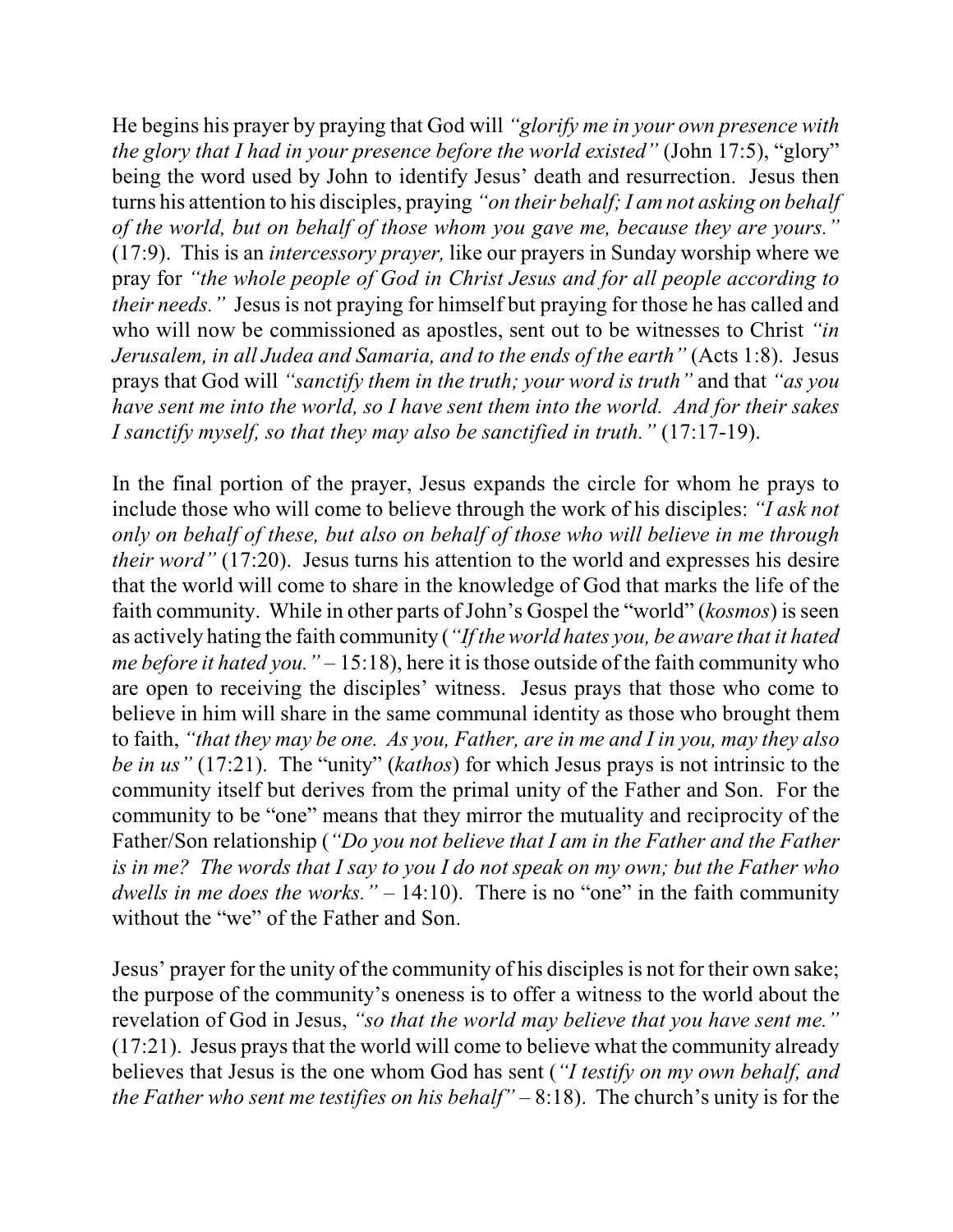purpose of being a prophetic witness to the unbelieving world, inviting them to believe in the truth revealed by Christ. *"The visible unity and love of the disciples istestimony to the world of their being loved and transformed by the Father, through Jesus, whom he loved and sent for the world's salvation."* (Francis Martin and William M. Wright IV).

In Jesus' glorification and in the events of the hour of his suffering, death, and resurrection, the character and identity of God are made know through Jesus'love for God and for his own people (*"Having loved his own who were in the world, he loved them to the end."* – 13:1). The community's oneness depends on Jesus' gift to them of God's glory and will complete God's work in the same way that Jesus' life and death fulfilled the Will of God, *"that they may become completely one, so that the world may know that you have sent me and have loved them even as you have loved me."* (17:23). The community's oneness, like the Incarnation itself, makes visible and tangible the love of God. *"Jesus' prayer is that God, Jesus, and the faith community will truly be one in love."* (Gail O'Day).

Jesus' prayer intensifies in its conclusion. Instead of the more conventional prayer language of "asking" (*erotao*), Jesus employs the language of volition in praying *"Father, I desire that those also, whom you have given me, may be with me where I am, to see my glory, which you have given me because you loved me before the foundation of the world."* (17:24). In praying "I desire" (*thelo*), Jesus does not seek to do his own will, but the Will of God (*"My food is to do the will of him who sent me and to complete his work."* – 4:34). The language of volition at the conclusion of this prayer underscores the confidence with which Jesus speaks to God and anticipates God's response. All believers ultimately depend on the gift and grace of God (*"Everything that the Father gives me will come to me, and anyone who comes to me I will never drive away; for I have come down from heaven, not to do my own will, but the will of him who sent me."* – 6:37-38). Jesus' vision is of the radical indwelling of God, Jesus, and the believers that will be a sign of God's new age, a future that transcends and transforms human and divine community. Jesus' words express a desire for the faith community to share in the glory that God and Jesus shared from the beginning; for *"from his fullness we have all received, grace upon grace."* (1:16).

• "To all who believe, the promise given for Christ's sake and by the power of this prayer, that they shall be one body and one loaf with all Christians. They are promised that what happens to them for good or ill shall happen to the whole body for good or ill. Not only one or two saints, but all the prophets,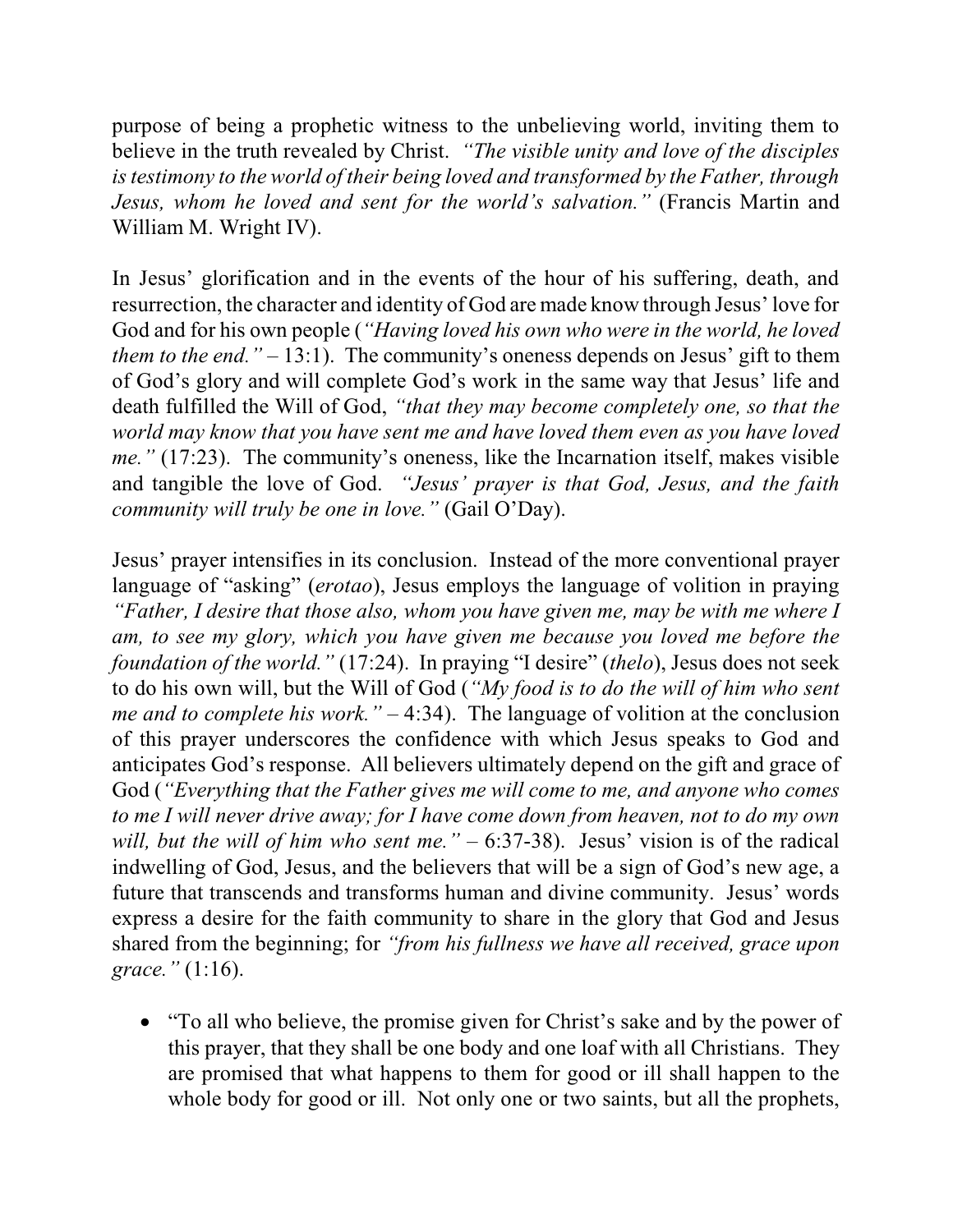martyrs, apostles, all Christians, both on earth and with God in heaven, shall suffer and conquer with them, shall fight for them, help, protect, and save them, and shall undertake for them such a gracious exchange that they will all bear their sufferings, wants, and afflictions, and they will partake of all their blessings, comforts, and joys." – Martin Luther, 1528.

Jesus' address to God as "Righteous Father" (*pater dikaie*) identifies God as the eschatological judge, Jesus places the future of both the world and the faith community in God's hands. Jesus summarizes the work of his ministry and points to his future work in the closing words of his prayer: *"I have made your name known to them, and I will make it known, so that the love with which you have loved me may be in them, and I in them."* (17:26). Jesus' death and departure do not end his presence and work with the faith community; Jesus' work continues in the work of the Paraclete, and Jesus is present in the indwelling of God, Jesus, and the community when the community live out the love of God that is present with them in Jesus Christ:

• "As the Father has loved me, so I have loved you; abide in my love. If you keep my commandments, you will abide in my love, just as I have kept my Father's commandments and abide in his love … This is my commandment, that you love one another as I have loved you."  $-15:9-12$ .

The love of God for Jesus, the love of the Father for the Son, will continue in the life of the faith community, and through this love Jesus will also be present to the community. The community will become the locus of God's love for the world, just as the Incarnate Word in Jesus Christ was that locus.

· "Jesus' prayer for the community, then, models how the community is to understand and receive its identity in the world. It is to understand that its life rests in and depends on God's care. In this prayer, Jesus does not supply pragmatic directives on how to arrive at church unity or how to recognize the face of the 'evil one' in the world. Rather, Jesus places the church's future in the hands of God and invites the church to listen to that conversation. The church's future is shown to be God's, now ours. That is, the future of the church ultimately does not depend on or derives from the church's own work, but rests with God." – Gail O'Day.

The prayer of our Lord Jesus Christ is one that is addressed to Christians of all generations, including us as we gather this morning to celebrate Confirmation with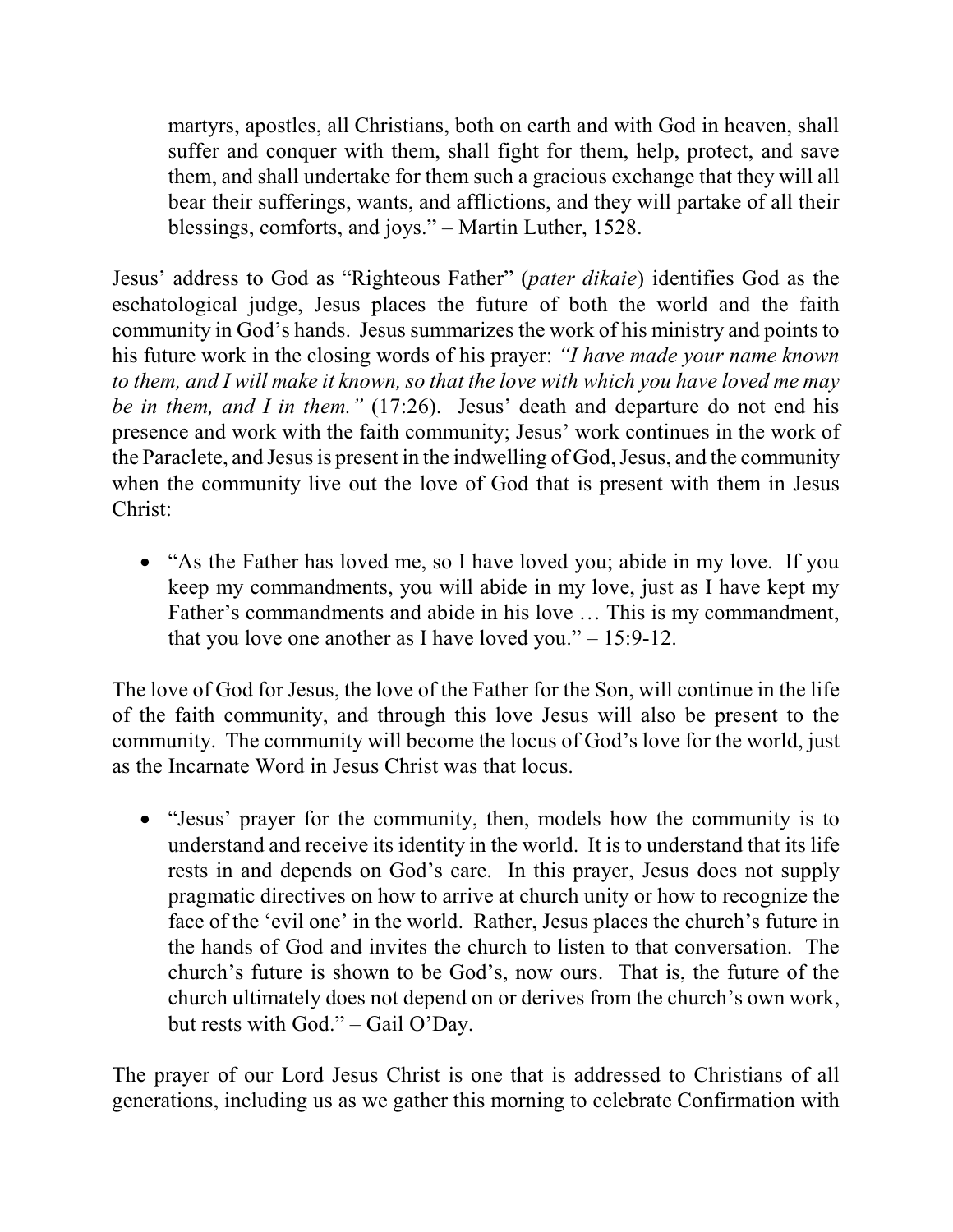our young people who are affirming their baptismal promises this morning. It is a prayer for us to live out the covenant that God made with us in holy baptism, to experience the joy that is ours in the fellowship with God and with God's people that is God's gift for us. As we celebrate with our confirmands this morning, we are also invited to remember the promises we made on the day of our Confirmation to *"live among God's faithful people, to hear the word of God and share in the Lord's supper, to proclaim the good news of God in Christ through word and deed, to serve all people, following the example of Jesus, and to strive for justice and peace in all the earth."* Confirmation is an occasion for celebration for our confirmands, for their families, and for our family of faith here at Zion; but it also reminds us that, in the words of the bishop that have stayed with me for decades, the *"its not about you,"* that the Church of Jesus Christ into which we have been baptized and in which we affirm our baptismal promises does not exist for our sake but for the sake of sharing the love of God in Jesus Christ with others. The purpose of the unity that is ours as sisters and brothers in Christ is not for our own sake, but for the sake of the world into which our Lord has called us.

• "The purpose, he says, of this perfection of oneness is not only an experience of divine love for us in our communion with God and one another. The purpose is beyond us. This being perfected in oneness is that the uncomprehending, sometimes dangerous world may also believe and know God's love in the sending of the Son … Our love for God and one another becomes then an offering in and for the world to experience the love through which all creation has come into being." – Meda Stamper.

Jesus praysfor the Church to fulfill his commission for this disciple community to be witnesses to the Good News of his death and resurrection, to be the "one, holy, catholic, and apostolic church" that is sent out into the world to shine the light of Christ amid the darkness in which people dwell, to bring good news to a world overwhelmed by bad news, and to offer a message of life and hope in times of death and despair. The mission of the church is always beyond itself; it is a mission in which the church is called to *"go and make disciples of all nations"* (Matthew 28:19), to focus not on itself, its own survival, or the fulfillment of its own wishes and desires but to accomplish that for which Jesus taught us to pray, that *"thy will be done on earth as it is in heaven."* The prayer of our Lord Jesus Christ for his church in every age is that we remember that *"we have no mission but to serve in full obedience to our Lord; to care for all, without reserve, and spread his liberating word."* (ELW Hymn 729).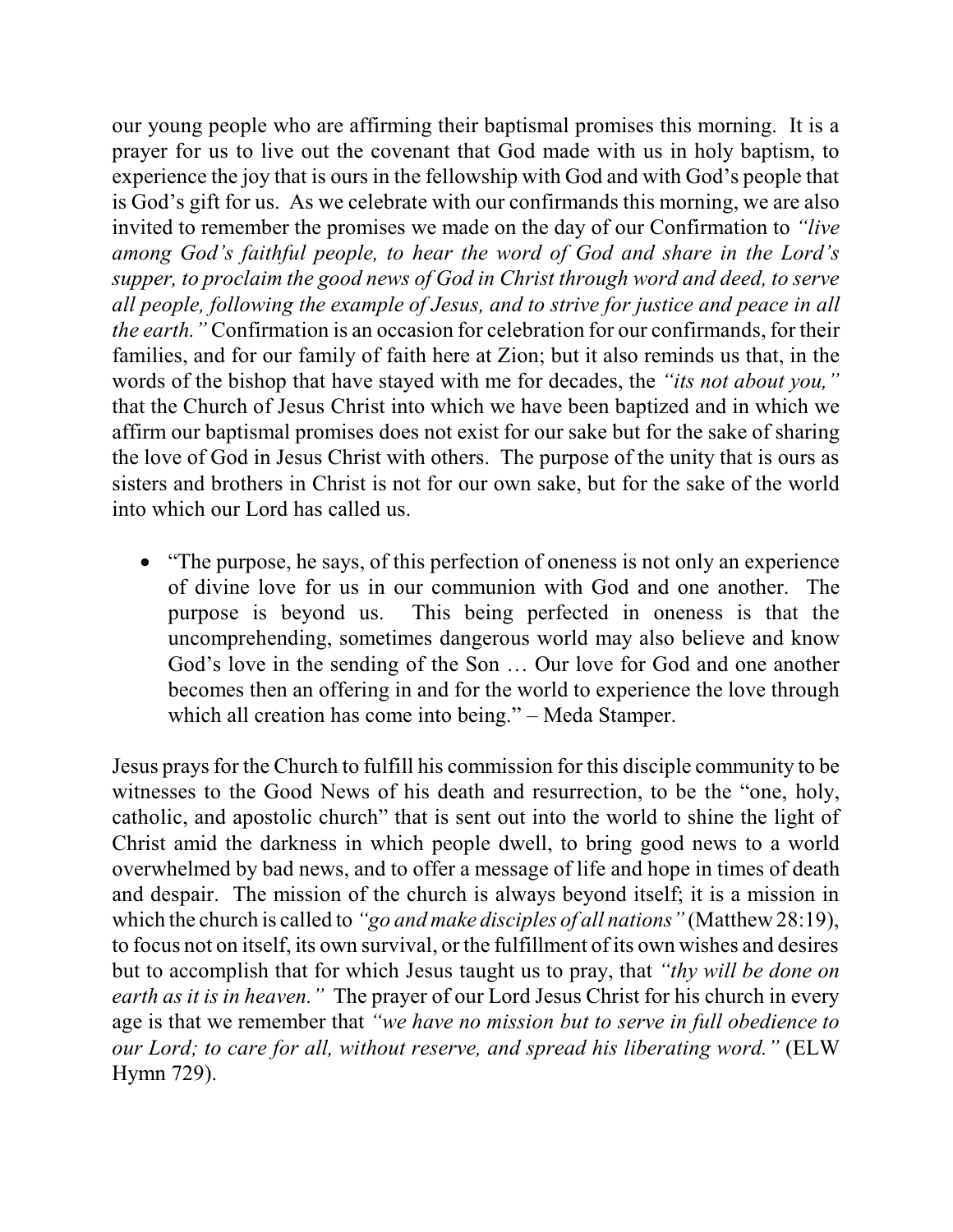• "Christianity does have a mission to the world, and that mission is the most basic reason for the existence of the church. It is 'sent out' (that is what the word *apostolic* means), usually against its will, by the God who has called it into being, because of love for the world. The mission of the church is of central importance to Christian faith, so much so that it constitutes the most basic reason why the church must exist." – Douglas John Hall.

Only a few people are called into ordained ministry, but all of us are called to serve as ministers in our daily lives through our baptism into the death and resurrection of Jesus Christ. We are all born anew as children of God and made members of the church which is the body of Christ through water and the Word, and we are all endowed with gifts and talents that we use to strengthen the Body of Christ for its mission in the world. When we affirm our baptismal promises at Confirmation, we receive the blessing in which we are empowered by the Holy Spirit to live and serve as God's people in our daily lives, to fulfill Jesus' command to *"let your light shine before others, so that they may see your good works and give glory to your Father in heaven.*" (Matthew 5:16). As we live together in this faith community into which we have been incorporated in Holy Baptism, we need to heed those same words that *"it's not about you,"* that the purpose and mission of the church that has been entrusted to us is to fulfill the Will of our Lord Jesus Christ to be a community called to embody the love of God in Jesus Christ and to make a difference in a world that is yearning for the message that is our great treasure, the Gospel of our Lord and Saviour Jesus Christ.

• "My favourite definition of the church comes from Karl Barth, who said, '[The Church] exists to set up in the world a new sign which is radically dissimilar to the world's own manner and which contradicts it in a way that is full of promise … Having experienced the grace of God for ourselves, we wanted to dispense it to other, free of charge, no strings attached, as grace always comes. The church, I have learned, can indeed be a sign radically dissimilar to the world's own manner, and contradict it in a way which is full of promise. For this reason, church is worth the bother." – Philip Yancey.

As we celebrate Confirmation with Ellen, Collin, and Kayla-Jean this morning, may we also remember our own Confirmations and heed the words that *"it's not about you,"* that our call as a community of those who are baptized in Christ Jesus is to serve our Lord by loving one another, by fulfilling God's Will in this place, by shining the light of Christ in all our words and deeds. May we strive to be a servant